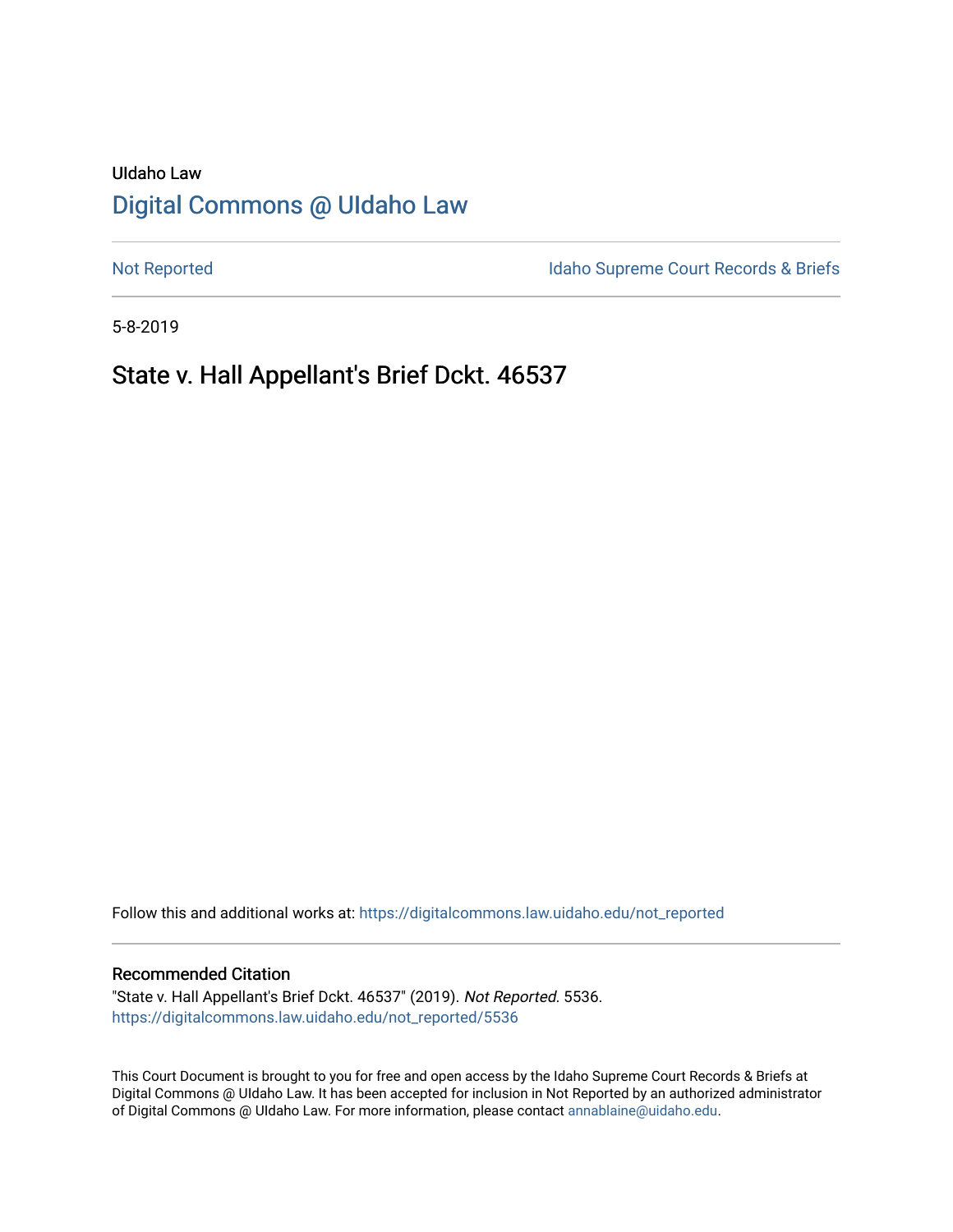Electronically Filed 5/8/2019 10:44 AM Idaho Supreme Court Karel Lehrman, Clerk of the Court By: Brad Thies, Deputy Clerk

ERIC D. FREDERICKSEN State Appellate Public Defender I.S.B. #6555

MAYA P. WALDRON Deputy State Appellate Public Defender I.S.B. #9582 322 E. Front Street, Suite 570 Boise, Idaho 83702 Phone: (208) 334-2712 Fax: (208) 334-2985 E-mail: documents@sapd.state.id.us

## IN THE SUPREME COURT OF THE STATE OF IDAHO

| STATE OF IDAHO,       |                              |
|-----------------------|------------------------------|
|                       | NO. 46537-2018               |
| Plaintiff-Respondent, |                              |
|                       | ADA COUNTY NO. CR01-17-38017 |
| V.                    |                              |
|                       |                              |
| CLINTON D. HALL,      | <b>APPELLANT'S BRIEF</b>     |
|                       |                              |
| Defendant-Appellant.  |                              |
|                       |                              |

## STATEMENT OF THE CASE

## Nature of the Case

After Clinton D. Hall pled guilty to grand theft by criminal possession of a financial transaction card, the district court sentenced him to a unified term of five years, with two years fixed. Mr. Hall appeals from his judgment of conviction and asserts that his sentence is excessive in light of the mitigating factors in his case.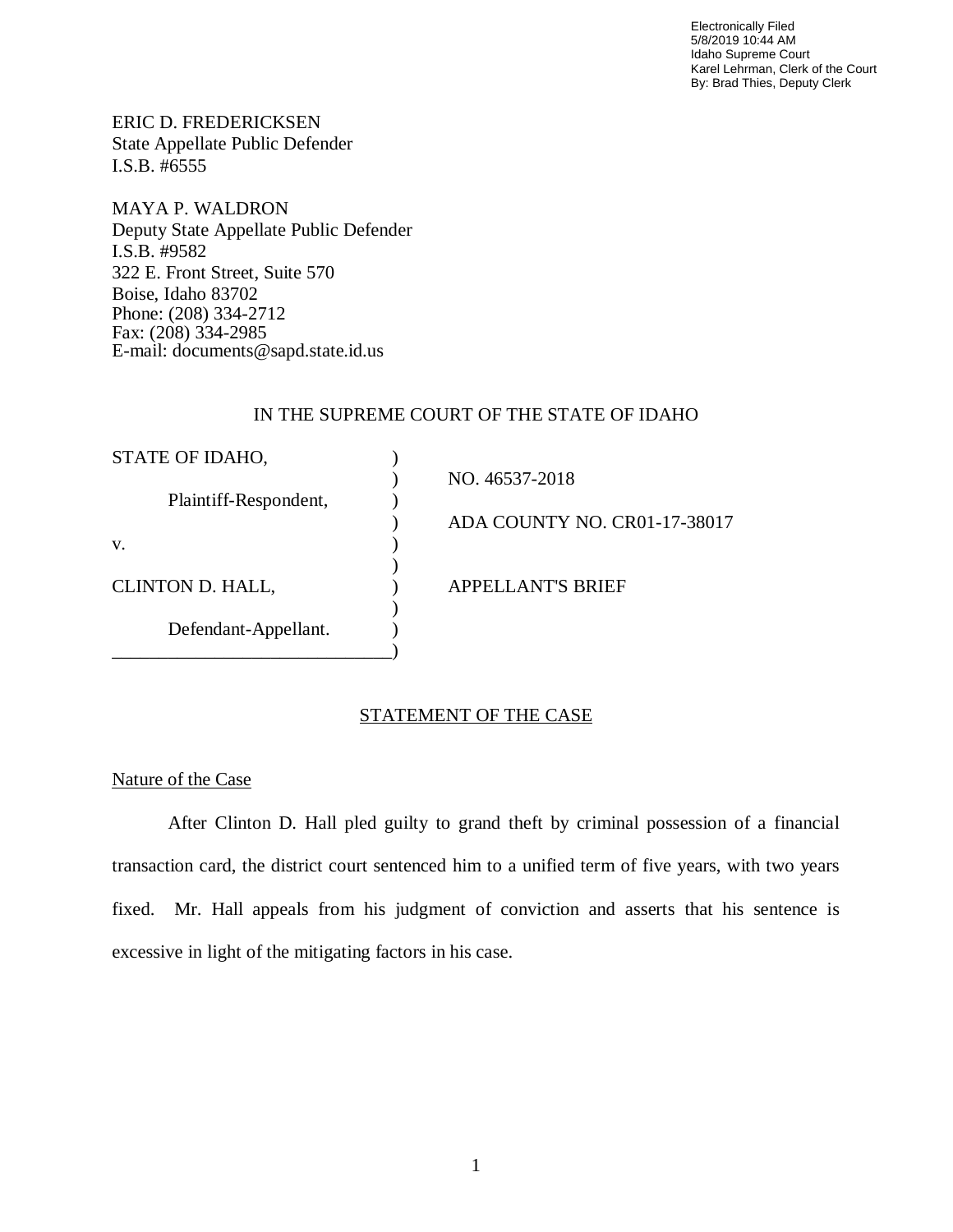### Statement of Facts and Course of Proceedings

The State charged Mr. Hall with grand theft and forgery of a financial transaction card for allegedly taking the bank card of his former employer, Luciano's restaurant in Boise, and withdrawing \$100. (R., pp.7–8, 25–26.) Mr. Hall later pled guilty to grand theft by criminal possession of a financial transaction card, with both parties free to argue at sentencing.

(R., pp.48–51; Tr., p.6, L.1–p.15, L.12.)

At the sentencing hearing, the State asked that the court impose a five year sentence, with one and one-half of those years fixed, due largely to Mr. Hall's criminal history. (Tr., p.17, Ls.22–p.19, L.7.) Defense counsel asked that the court impose a sentence that would get Mr. Hall into treatment immediately, either by commuting his sentence and placing him on probation, or by imposing no fixed time, or a fixed sentence of credit for time served and retaining jurisdiction so that he could participate in "Thinking for a Change." (Tr., p.19, Ls.19– 22, p.22, L.5–p.23, L.8.) Defense counsel acknowledged Mr. Hall's criminal history, but explained that Mr. Hall, who was in his forties, was finally on the cusp of turning his life around. (Tr., p.20. L.19–p.21, L.10.) Finally, Mr. Hall told the court:

I just want to apologize to Luciano's. And I feel horrible for all of this. I broke everyone's trust. They were all my friends. Just for being a liar and a thief, it's not worth it. It's a hard thing to come back from. But I want to earn their trust back. They are still my friends. And I feel bad. I feel horrible for doing this. And it was a one-time thing. It won't happen again.

I'm sorry that I hurt my family. I was ripped out of everyone's lives. And I'm not there to help. My parents are getting older, and I'm not home. I still have a place to live. I still have a job. Upon release of whatever happens, I still have a job and a place to go. So I'm thankful for that.

I just want to put all this behind me. And I'm embarrassed.

(Tr., p.25, Ls.3–20.)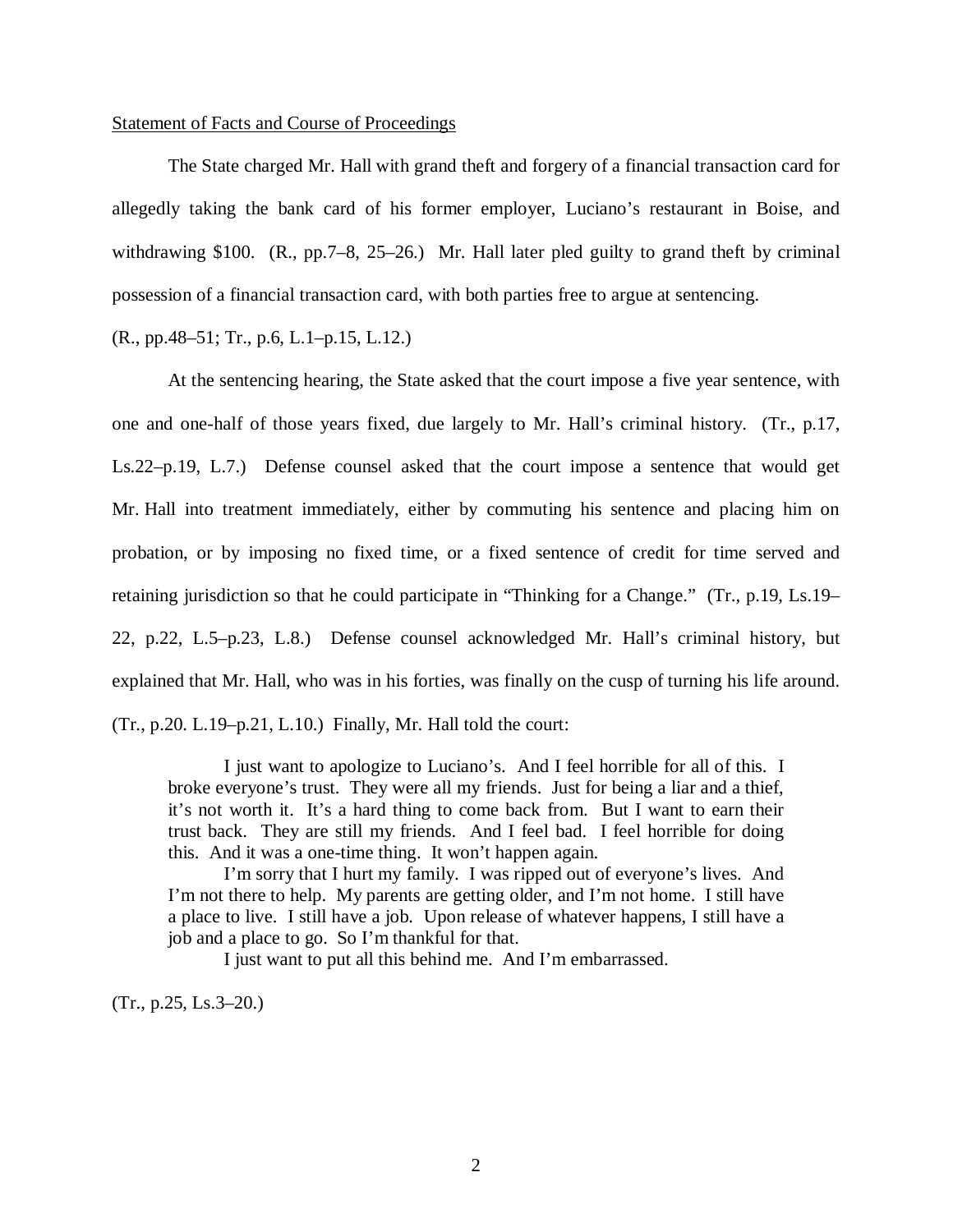The district court explained that it did not believe Mr. Hall was a good candidate for probation because he posed a high risk of reoffending.<sup>1</sup> (Tr., p.27, L.23–p.28, L.5.) The court acknowledged that Mr. Hall had "a lot of talent and a lot of skill, a lot to give to the community," but said that Mr. Hall needed to decide whether to take control of his impulsivity. (Tr., p.26, Ls.6–12.) The court believed it could best help Mr. Hall by giving him harsh consequences, and therefore sentenced him to serve five years, with two of those years fixed. (Tr., p.26, Ls.13–24; R., pp.56–59.) It ordered that sentence to run consecutively to any earlier sentence. (Tr., p.26, L.25–p.26, L.4; R., pp.56–59.) Mr. Hall timely appealed. (R., pp.62–63.)

### ISSUE

Did the district court abuse its discretion when it sentenced Mr. Hall to a unified term of five years, with two years fixed, for grand theft by criminal possession of a financial transaction card?

#### ARGUMENT

## The District Court Abused Its Discretion When It Sentenced Mr. Hall To A Unified Term Of Five Years, With Two Years Fixed, For Grand Theft By Criminal Possession Of A Financial Transaction Card?

When a defendant challenges his sentence as excessively harsh, this Court will conduct an independent review of the record, taking into account "the nature of the offense, the character of the offender, and the protection of the public interest." *State v. Miller*, 151 Idaho 828, 834 (2011). The Court reviews the district court's sentencing decision for an abuse of discretion, which occurs if the district court imposed a sentence that is unreasonable, and thus excessive, "under any reasonable view of the facts." *State v. Strand*, 137 Idaho 457, 460 (2002); *State v.*

<sup>&</sup>lt;sup>1</sup> Contrary to this conclusion, the PSI found that Mr. Hall has a moderate risk of reoffending. (PSI, p.19.)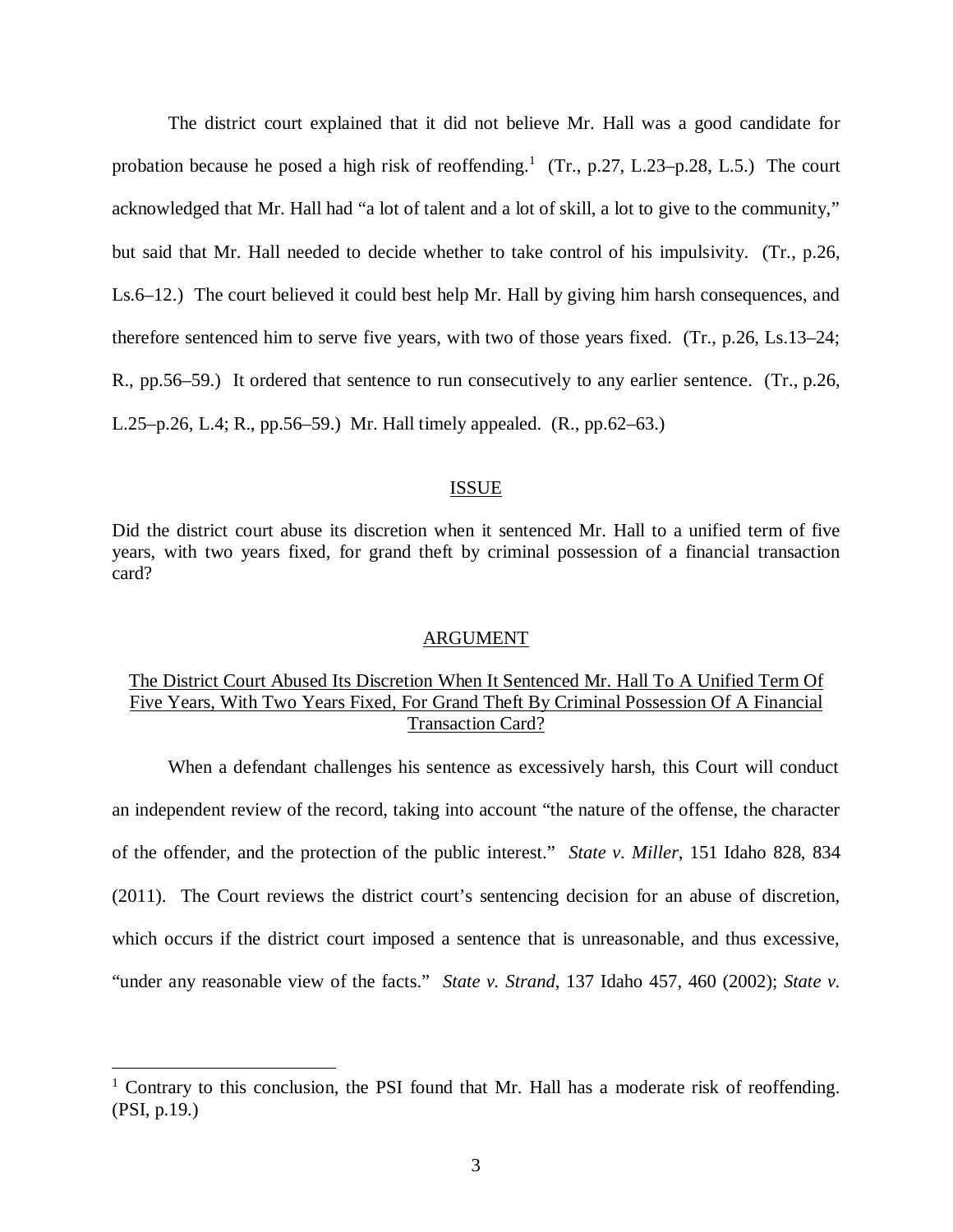*Toohill*, 103 Idaho 565, 568 (Ct. App. 1982). "A sentence is reasonable if it appears necessary to accomplish the primary objective of protecting society and to achieve any or all of the related goals of deterrence, rehabilitation, or retribution." *Miller*, 151 Idaho at 834. In light of Mr. Hall's accountability and remorse, motivation to be successful in the community and potential for rehabilitation, and support from his family and friends, Mr. Hall's sentence is excessive.

To begin, Mr. Hall's accountability and remorse stands in mitigation. At sentencing Mr. Hall told the court, "I feel horrible for all of this. I broke everyone's trust." (Tr., p.25, Ls.4– 5.) And he told the PSI investigator that he feels "[s]hame, embarrassed. I broke the trust of my friends, family, and coworkers." (PSI, p.5.) Finally, he wrote that:

I apologize to Luciano's and anybody else involved in dealing with this. If this took anytime away from your family in having to deal with police and detectives I'm sorry. What I did was impulsive and careless. In an act of stupidity, I cost myself my freedom and broke the trust if [sic] my friends and family. I did pay the money back, but it doesn't bring back the lost time and trust. The dollar amount doesn't matter. I've caused a massive gap and hole in my family and my life for something so petty and for something that could've been avoided by returning their card when I found it. I feel absolutely horrible for this and have thought about how my actions effect others every single day. Need to put this into daily practice.

(PSI, p.18.)

Next, Mr. Hall's motivation to be successful in the community and potential for rehabilitation favor a lower sentence. Mr. Hall acknowledges that he has a lengthy criminal history, but as defense counsel discussed at sentencing, he is ready to turn a corner. (Tr., p.20. L.19–p.21, L.10.) He is in his forties, his parents are getting older, and he doesn't want to continue down this path. (Tr., p.25, Ls.3–20.) Although Mr. Hall was on parole when he committed this offense, he had generally done well in the community between when he was released on parole in June 2015 and when he committed this offense in May 2017. (PSI, pp.3,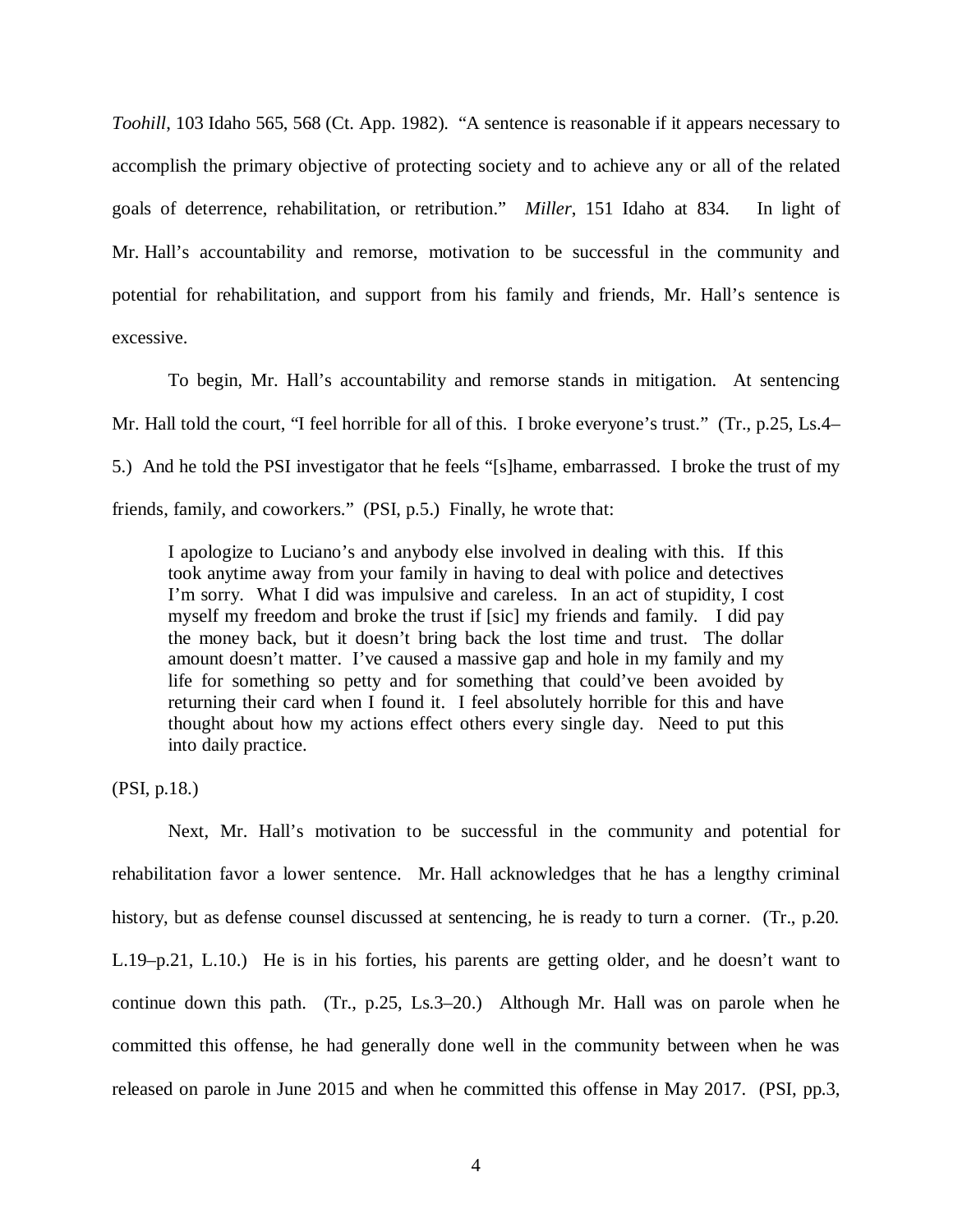12.) Mr. Hall's main struggle while on parole was with alcohol; he has no other substance abuse problems. (PSI, pp.12, 17; *see also* PSI, p.122 (discussing Mr. Hall's history of alcohol use).) Further, it appears that Mr. Hall has not had any alcohol treatment in nearly fifteen years. (PSI, pp.20, 123.) When Mr. Hall is released from prison, he plans to live with his girlfriend and their dog in Garden City. (PSI, p.13.) He has employable skills as a chef, painter, warehouseman, and in electrical installation and delivery logistics, and also has a job waiting for him at Wild Root in Boise, where he worked until he was incarcerated in this case. (PSI, pp.15–16; Addendum,<sup>2</sup> p.2.) The most important things in Mr. Hall's life are having a stable job so that he can pay off debt and help out his family, getting off of parole, and spending time with his loved ones. (PSI, p.18.)

Finally, Mr. Hall's ties to and support from the community also mitigate his sentence. In the year preceding this offense, he joined a running group and a river surfing group, and volunteered his time with the White River cleanup project and at the animal shelter. (PSI, p.13.) Fully aware of Mr. Hall's charges, his former boss at Wild Root wrote a letter to the court in support of Mr. Hall. (Addendum, p.2.) He explained that Mr. Hall was an exemplary employee who never missed a shift, showed up early for work, and worked hard. (*Id.*) He also showed his "true character and his generosity" by volunteering to help them with charity events when other employees wouldn't do so without compensation. (*Id.*) Mr. Hall's mother wrote to the court to offer some insight into their family and Mr. Hall, and to show she supports him despite his bad choices. (Addendum, pp.3–4.) Finally, Mr. Hall's friend of fifteen years described Mr. Hall as dependable friend and a person who can move forward in a positive way. (Addendum, p.5.)

 $2$  Mr. Hall refers to the electronic file that begins with two addendums to the PSI as "Addendum."